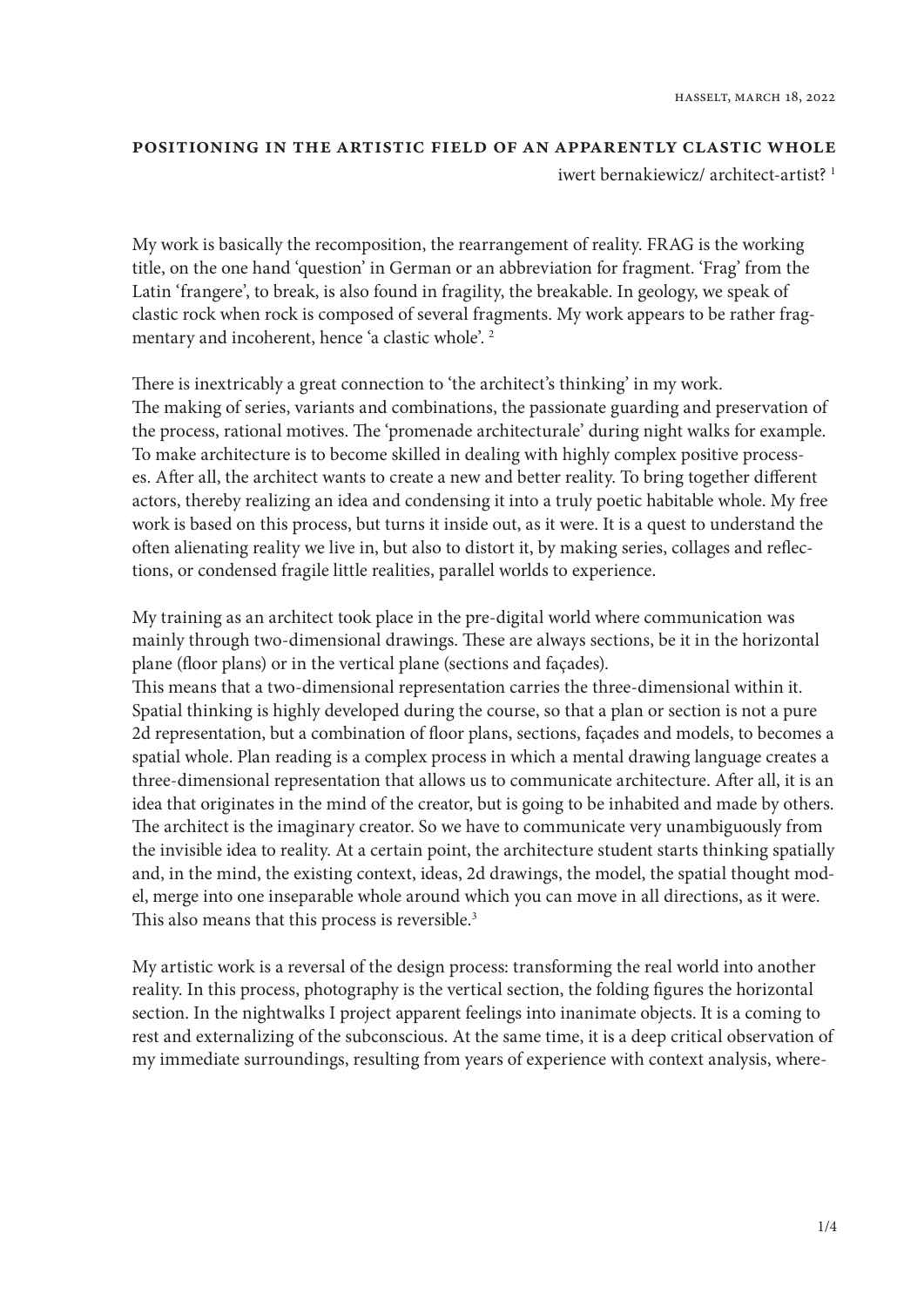by you question a location in depth<sup>4</sup> in order to be able to give an appropriate answer with an architectural project. Making interaction between elements, in human interventions, visible and comprehensible. In the process, stories are created between different images. In the series oco\*/nightwalks these are free associations, which in terrain vague come together to form one collage. In the kaleidoscopic images, the story is contained in the image itself. But the photograph is by definition two-dimensional, a cut trough a slice of reality.

The folding figures show a section between a plane and reality. From the plan, a spatial figure emerges, leaving his or her shadow behind. It is the simplest action to move from the two-dimensional to the three-dimensional. Only by cutting and folding does space arise. In themselves, they are two-and-a-half-dimensional representations that are transformed by our human minds into three-dimensional possible scenes and interactions. The figures have their origin in the early days of CAD drawing. As a draughtsman, you want to bring plans to life. Originally, computing power was limited so you went in search of the simplest representation of mankind to bring life in sections and façades. This search into extremes is at the same time very architectural. The architect is constantly looking for the limits of the possible, be it physically constructive, be it within a budget, be it human. This is also reflected in the nightwalks, where with almost no light an image is still sought. At the edges you often discover the most beautiful things<sup>5</sup>.

The folding figures arose from these CAD drawings, like tranquil short stories. Without loss of material, a spatial representation is created, in all its essence, but also fragility. In search of simplicity and humanity in the vulnerability: a conversation at the table, the person who climbs a ladder to gain an overview, the nocturnal hiker with his dog (who in turn makes the connection with the nightwalks). A transformation of reality and wanting to bring it to life in drawing, but ultimately taking on a life of their own from that drawing and gaining an existence in reality. The folding figures go from 2d to 3d, the kaleidoscopic images transform 2d to 4d, you can see them as how a four-dimensional being might see our world. Because as an architect you so often switch between 2d and 3d you also start thinking about what the switch between 3d and 4d might be. The kaleidoscopic image is like a four-dimensional section through the third dimension. Fractal-like reflections, images we can marvel at. In reality, such reflections are extremely rare, except maybe at microscopic level in crystal structures. Narcissus sees his own reflection in the water surface, but he sees himself only once. That we as humans can understand these kaleidoscopic images shows the power of our imagination and the human mind. That we can wander in them, search, recognize patterns. That is play. An incredibly powerful developmental tool. Architecture is also a game between dimensions, communicating between dimensions. Aldo van Eyck, for example, applied this magisterially in his playgrounds in Amsterdam, where play and architecture coincide in the development of free play for the child in its utmost simplicity.<sup>6</sup>

(Another dimension could be time, and then it's about collecting, holding on to memories as a grip for a future after a personal broken time line) $^{2.7}$ .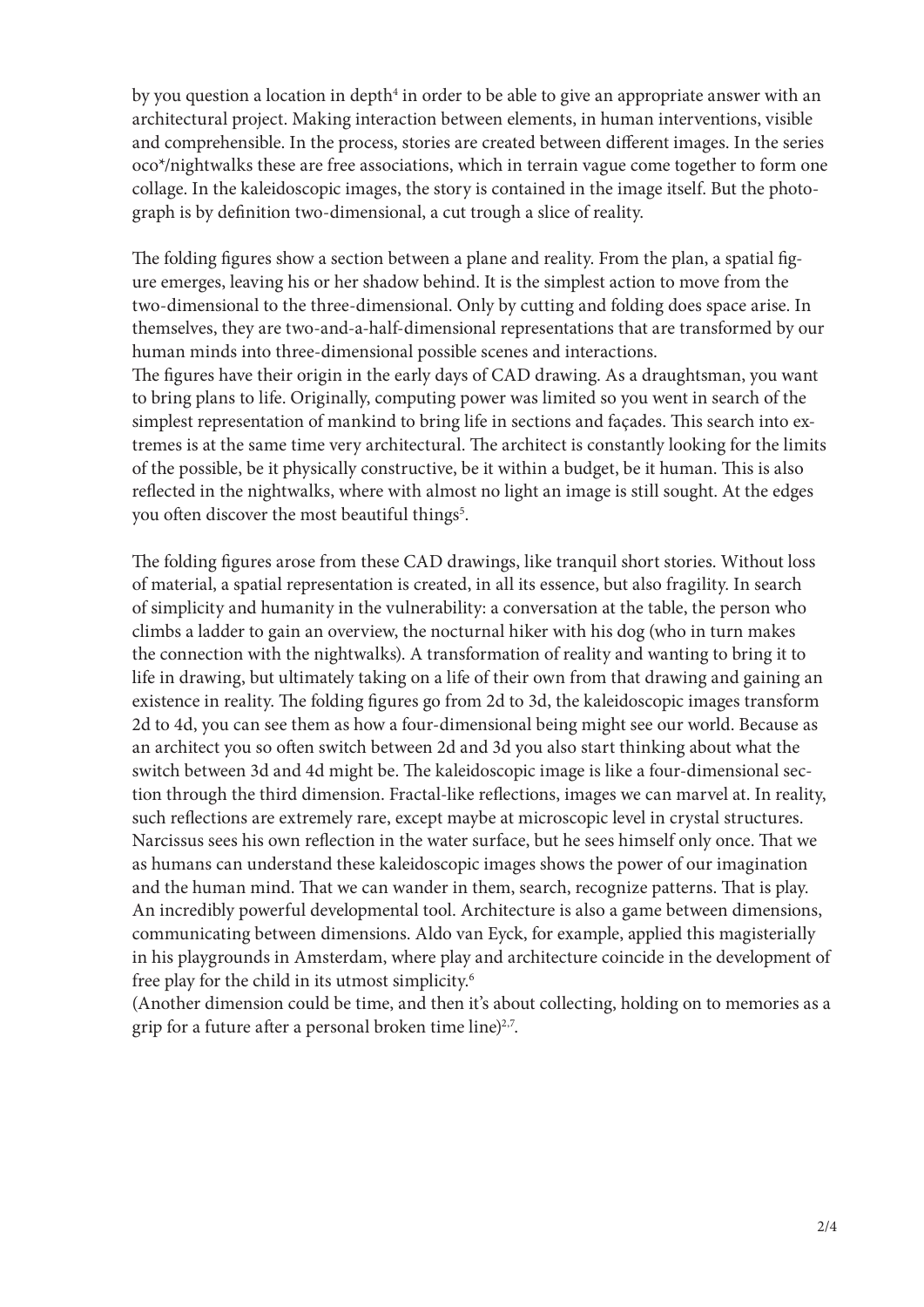In the nightwalks, man seems to be absent. But the shown is always cultural landscape, consequence of human actions. It is there that the inquiring architectural mind, practiced in context analysis, searches for patterns as well as free connections, but certainly for be-wondering. It is about caring for oneself and each other. As random as it may sometimes seem, it is by no means random<sup>8</sup>. Play is often about other worlds, where things are better or different, it is empathy, but sometimes coping with a reality that is impossible to grasp.

As an architect there is the constant play between dimensions, of 2d & 3d, showing spatial complexity through 2d. As an artist, certain manifestations of my work are seemingly unrelated, they are simply different approaches from the same architectural methodology of making the world understandable by switching between dimensions. In this search for essence elements are highlighted, cars and people are deliberately avoided in the photography, in the folded figures the human is lifted from reality, as it were, and presented in short stories. It is a method that is also often used in the design process, the conscious isolation of elements in order to work out the process in sub-problems that will eventually converge. You could see people as elevated above everything else, but in the work they are scaled down to the very fragile 1 to 50, and I put people into perspective. Who knows, the bronze figures will be swallowed up by trees and nature and thus man will disappear again.

To sum up: the complex process of making architecture (e.g. designing a library: different users, stakeholders, makers, technology, etc... to unite complex questions while keeping architecture, form and meaning intact) and the artistic iwert are mirror worlds. By designing a lot and internalizing, the thought process becomes part and one with yourself. The artistic walkway is like the inside-out, upside-down process of the design process, using the same thought patterns and tools. I see things in reality, try to simplify them in an architectural way and thus make complexity understandable as an image. Different ways of cutting through reality, which also manifests itself diversely in visual work. The photograph as a cross-section, the folding figure as a floor plan. Thinking in sections through reality. This is often very understandable for fellow architects, but for people who think less about space it is more difficult to grasp, which makes the coherence less clear. Whereby that mystery is not at all problematic for me and I like to keep it that way. These reflections are an attempt to explain and understand that mystery and the diversity of manifestations. There are connections, but my creating expresses itself as naturally and indivisibly in different directions.

Every attempt in the past to arrive at one balanced direction has been bogged down in stagnation. The constant switching between different areas of work may seem to indicate a restless mind, but for me it is rather an expression of an active creative mind. I regularly get the reflection that I am unable to distinguish between main issues and minor ones. But in the mind of the architect everything is connected to everything else, there are so many connections within a project that have to be taken into account that we have learned to juggle a spectrum of conditions without feeling restless or nervous. You could call it holistic thinking. Architecture is in itself a positive process in which an equation with too many unknowns is nevertheless solved and through time you learn to trust the fact that through context study, variation,